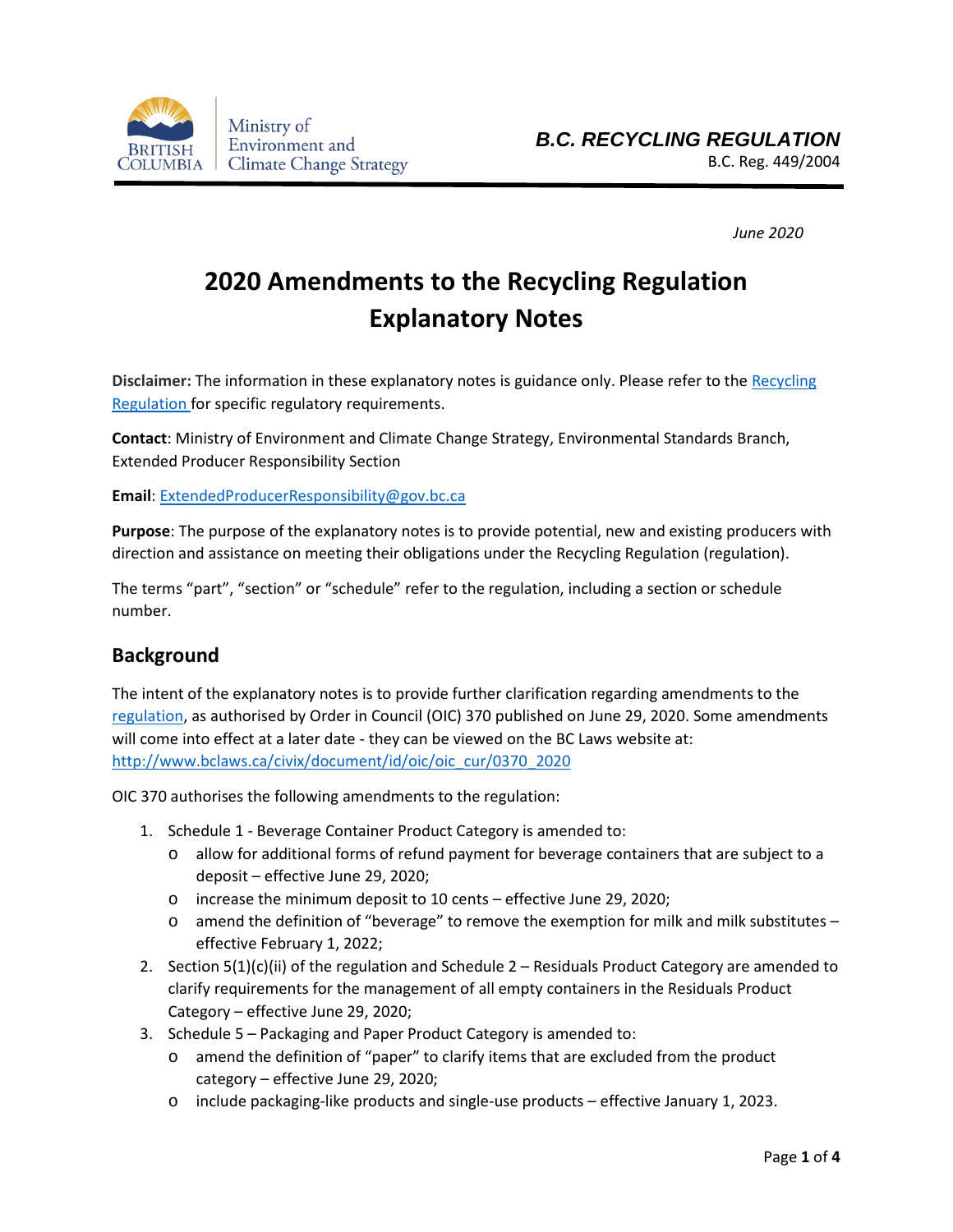Further clarity about the regulatory intent of amendments to Schedule 1 – Beverage Container Product Category and Schedule 5 – Packaging and Paper Product Category is provided as follows:

# **The Amendments 1. Schedule 1 – Beverage Container Product Category**

## **a) Deposit Refund Payment**

#### *(effective June 29, 2020)*

The amendment to allow for additional forms of refund payment (such as e-transfer or cheque) is intended to modernize the deposit refund system while still ensuring cash refunds are available to customers upon request at conventional depot locations and all retailers that sell beverages.

Currently, there are four types of facilities available to accept beverage containers:

- Retailers that sell beverages,
- Conventional depots that have staff present to refund deposits,
- Automated depots that have staff present to supervise and provide customer support, and
- Automated depots that do not have staff present.

The option to receive a refund in cash is preserved at retail locations and conventional depots where staff are present to collect containers and redeem deposits but is not available at automated depot facilities.

#### **b) Definition of Beverage**

#### *(effective February 1, 2022)*

The definition of "beverage" in Schedule 1 has been amended to state: "'beverage' means any liquid that is a ready-to-serve drink".

The intent of the amendment is to include previously excluded milk and milk substitute beverage containers in Schedule 1 - Beverage Container Product Category. All other containers previously covered under Schedule 5 - Packaging and Paper Product Category will continue to be managed under that schedule.

For the purposes of the regulation, the ministry does not consider the following to be ready-to-serve drinks:

- Infant formula
- Meal replacements or dietary supplements
- "Concentrates" e.g. frozen or unfrozen juice concentrates, etc. that require one or more additives to transform it into a ready-to-serve drink
- Liquids that are primarily used for other purposes or are not meant primarily as a ready-toserve drink (e.g. coffee cream and other coffee additives, whipping cream, buttermilk, broth, etc.)
- Liquids that are not typically considered to be milk or milk substitutes, but rather are modified, milk-derived or similar products, such as drinkable yogurt, kefir, etc. (typically consumed as a yogurt substitute).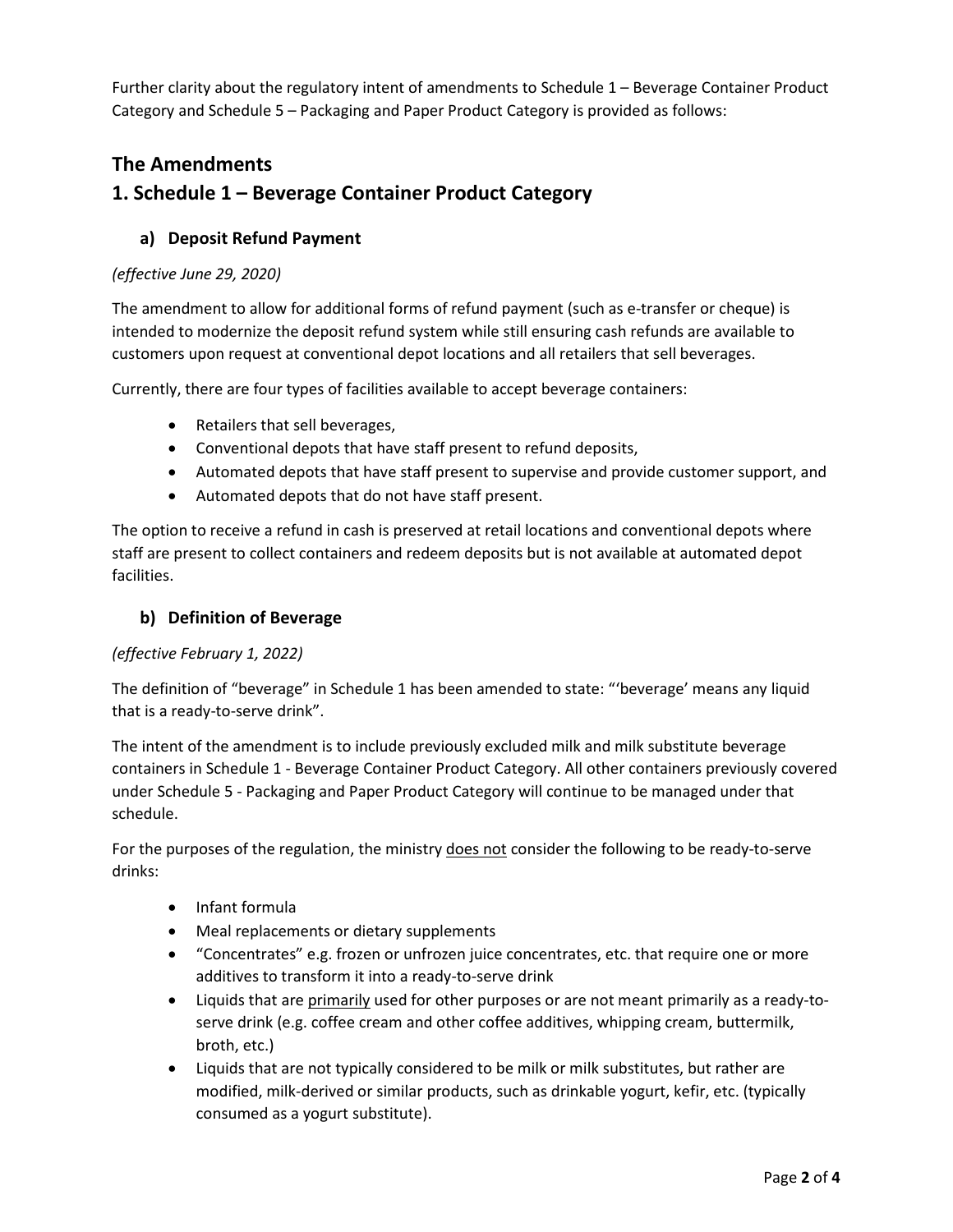# **2. Schedule 5 – Packaging and Paper Product Category**

*(effective January 1, 2023)*

## **a) General**

Schedule 5 of the Recycling Regulation has been expanded to add "packaging-like" products and "singleuse" products.

Both packaging-like and single-use products are included if they would be ordinarily disposed of after a single use or short-term use, regardless of whether they could be re-used or not. This refers to products that are used and re-used for a short period of time, typically less than five years, before being disposed of or reaching the end of their useful lifespan. The intention of including these products is to ensure items with high turnover rates are captured and responsibly managed.

For example, re-usable plastic food storage containers may be used for several months or years but tend to break and no longer function properly. The five-year timeframe is intended to separate less durable items that are frequently disposed of from sturdy, more durable items with a long lifespan. For example, large plastic totes used for storage purposes are meant to have long life spans.

The intent of the expansion is to include products that lend themselves more easily to the current residential recycling system and that consumers generally expect to place in their residential "blue box" or return to a depot.

Packaging-like and single-use products exclude items that may become unsafe or unsanitary to recycle by virtue of their use or that are ultimately designed for disposal. For the purposes of the regulation, the ministry does not intend to include items that cannot be safely collected and recycled through the existing residential recycling system. Examples include: garbage/compost/leaf bags, vacuum bags, dog waste bags, bio-waste containers, cigarette filters, cotton swabs, feminine hygiene products, and diapers.

### **b) Packaging-like Products**

The addition of packaging-like products to Schedule 5 is intended to capture items that are typically used by the consumer for their own packaging needs and that may be purchased as products. For example, consumers may use these to package, contain or transport their own goods or products that have been removed from their original packaging.

Packaging-like products are often indistinguishable from packaging when recycled and consumers generally expect to recycle them through the residential recycling system (e.g. by placing them in their residential "blue box" or returning to a depot).

Packaging-like products include, but are not limited to, items such as:

- Food bags and films purchased as a product
	- o food storage, sandwich and freezer bags,
	- o paper lunch bags,
	- o aluminum foil wrap,
	- o plastic shrink film wrap,
	- o paper wrap (e.g. wax paper, parchment paper)